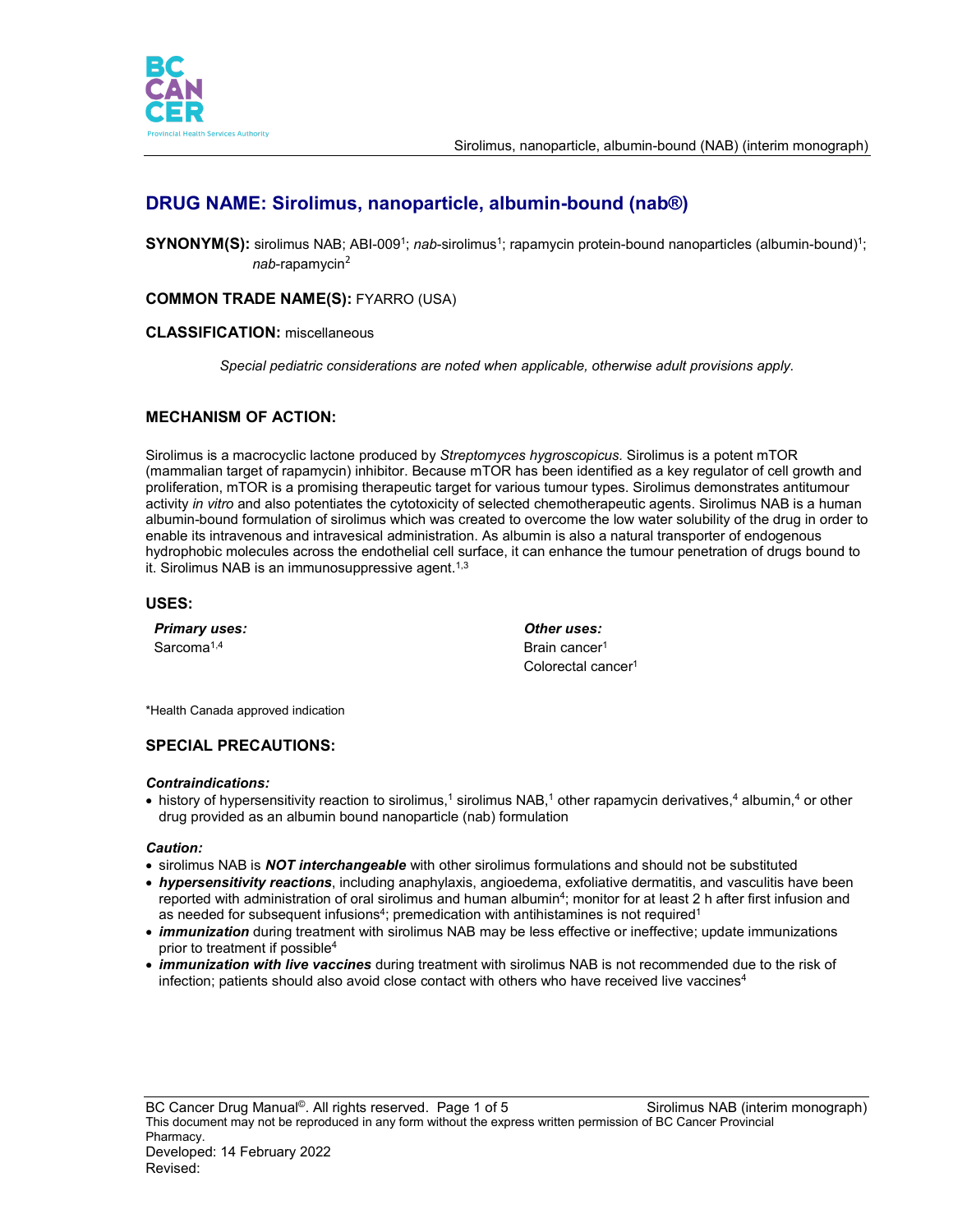

┑

# **SIDE EFFECTS:**

The table includes adverse events that presented during drug treatment but may not necessarily have a causal relationship with the drug. Because clinical trials are conducted under very specific conditions, the adverse event rates observed may not reflect the rates observed in clinical practice. Adverse events are generally included if they were reported in more than 1% of patients in the product monograph or pivotal trials. When placebo-controlled trials are available, adverse events will generally be included if the incidence is  $\geq$ 5% higher in the treatment group.

| <b>ORGAN SITE</b>                                             | <b>SIDE EFFECT</b>                                                                                                                                                                                                                 |  |  |  |  |
|---------------------------------------------------------------|------------------------------------------------------------------------------------------------------------------------------------------------------------------------------------------------------------------------------------|--|--|--|--|
| Clinically important side effects are in <b>bold, italics</b> |                                                                                                                                                                                                                                    |  |  |  |  |
| blood and lymphatic                                           | anemia (19-68%, severe 6-15%)                                                                                                                                                                                                      |  |  |  |  |
| system/febrile<br>neutropenia                                 | leukocytosis (18-41%)                                                                                                                                                                                                              |  |  |  |  |
|                                                               | lymphocytosis (12-82%, severe 3-21%)                                                                                                                                                                                               |  |  |  |  |
|                                                               | neutropenia (12-35%, severe 24%)                                                                                                                                                                                                   |  |  |  |  |
|                                                               | thrombocytopenia (35-58%, severe 3-18%)                                                                                                                                                                                            |  |  |  |  |
| cardiac                                                       | palpitations (4%)                                                                                                                                                                                                                  |  |  |  |  |
|                                                               | sinus tachycardia (4%)                                                                                                                                                                                                             |  |  |  |  |
|                                                               | supraventricular tachycardia (4%)                                                                                                                                                                                                  |  |  |  |  |
|                                                               | tachycardia (12%)                                                                                                                                                                                                                  |  |  |  |  |
| eye                                                           | blurred vision (12%)                                                                                                                                                                                                               |  |  |  |  |
| gastrointestinal                                              | emetogenic potential: moderate <sup>5</sup>                                                                                                                                                                                        |  |  |  |  |
|                                                               | abdominal pain (29%, severe 6%)                                                                                                                                                                                                    |  |  |  |  |
|                                                               | constipation (12-24%, severe 3%)                                                                                                                                                                                                   |  |  |  |  |
|                                                               | diarrhea (23-47%, severe 3%)                                                                                                                                                                                                       |  |  |  |  |
|                                                               | dry mouth (15%)                                                                                                                                                                                                                    |  |  |  |  |
|                                                               | hemorrhoids (12%)                                                                                                                                                                                                                  |  |  |  |  |
|                                                               | mucosal inflammation (38%)                                                                                                                                                                                                         |  |  |  |  |
|                                                               | mucositis, stomatitis (63-79%, severe 9-18%); reported most often within 8 weeks <sup>4</sup>                                                                                                                                      |  |  |  |  |
|                                                               | nausea (19-50%)                                                                                                                                                                                                                    |  |  |  |  |
|                                                               | vomiting (24-32%, severe 3-4%)                                                                                                                                                                                                     |  |  |  |  |
| general disorders and<br>administration site<br>conditions    | extravasation hazard: none <sup>6</sup> ; risk of extravasation following IV injection is unknown;<br>local injection site reactions (e.g., inflammation, redness, and ulceration) occurred<br>following SC injection <sup>1</sup> |  |  |  |  |
|                                                               | edema, peripheral (26-50%, severe 3%))                                                                                                                                                                                             |  |  |  |  |
|                                                               | fatigue (27-68%, severe 3%)                                                                                                                                                                                                        |  |  |  |  |
|                                                               | pyrexia (12-24%)                                                                                                                                                                                                                   |  |  |  |  |
| infections and                                                | candidiasis (15%)                                                                                                                                                                                                                  |  |  |  |  |
| infestations                                                  | infections (59%, severe 3-12%)                                                                                                                                                                                                     |  |  |  |  |
| investigations                                                | alkaline phosphatase increase (12-29%)                                                                                                                                                                                             |  |  |  |  |
|                                                               | ALT increase (26-47%, severe 3%)                                                                                                                                                                                                   |  |  |  |  |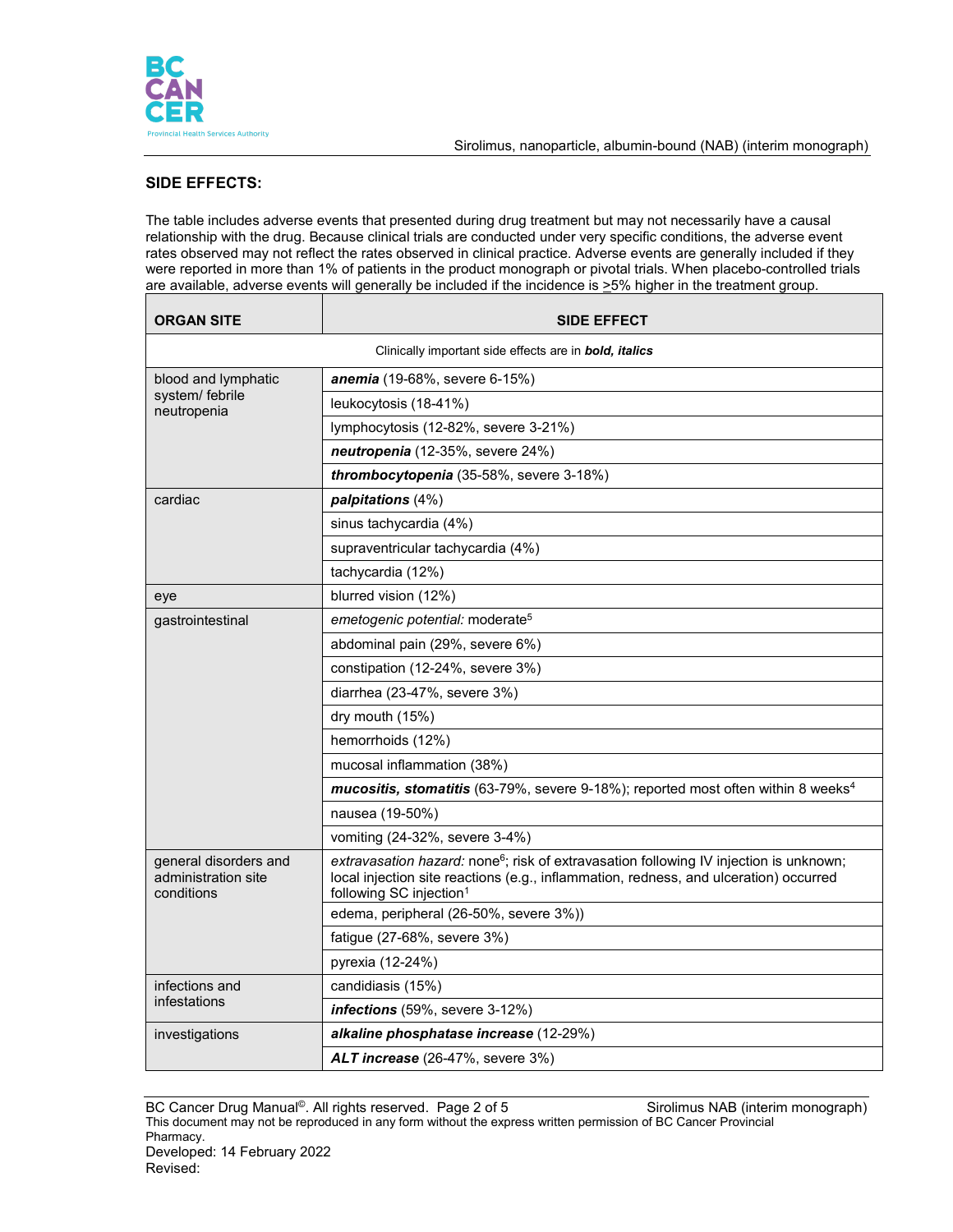

### Sirolimus, nanoparticle, albumin-bound (NAB) (interim monograph)

| <b>ORGAN SITE</b>                        | <b>SIDE EFFECT</b>                                                                                    |  |  |  |  |
|------------------------------------------|-------------------------------------------------------------------------------------------------------|--|--|--|--|
|                                          | Clinically important side effects are in <b>bold, italics</b>                                         |  |  |  |  |
|                                          | amylase increase (15%, severe 3%)                                                                     |  |  |  |  |
|                                          | AST increase (12-32%, severe 3%)                                                                      |  |  |  |  |
|                                          | creatinine (blood) increase (12-82%)                                                                  |  |  |  |  |
|                                          | lipase increase (12%, severe 3-6%)                                                                    |  |  |  |  |
|                                          | weight decrease (38-47%)                                                                              |  |  |  |  |
| metabolism and nutrition                 | appetite decrease (35-44%)                                                                            |  |  |  |  |
|                                          | dehydration (15%, severe 6%)                                                                          |  |  |  |  |
|                                          | failure to thrive (severe 4%)                                                                         |  |  |  |  |
|                                          | hypercholesterolemia (32-48%, severe 3%)                                                              |  |  |  |  |
|                                          | hyperglycemia (12-38%, severe 9-12%) <sup>1,4</sup> ; including in non-diabetic patients <sup>4</sup> |  |  |  |  |
|                                          | hypernatremia (12%)                                                                                   |  |  |  |  |
|                                          | hypertriglyceridemia (32%, severe 3%)                                                                 |  |  |  |  |
|                                          | hypoalbuminemia (35%, severe 3%)                                                                      |  |  |  |  |
|                                          | hypocalcemia (15%)                                                                                    |  |  |  |  |
|                                          | hypoglycemia (15%)                                                                                    |  |  |  |  |
|                                          | hypokalemia (21-44%, severe 6-12%) <sup>1,4</sup> ; may require supplementation <sup>4</sup>          |  |  |  |  |
|                                          | hypomagnesemia (15-42%)                                                                               |  |  |  |  |
|                                          | hyponatremia (24%, severe 3%)                                                                         |  |  |  |  |
|                                          | hypophosphatemia (15-19%, severe 9%))                                                                 |  |  |  |  |
| musculoskeletal and<br>connective tissue | pain (47%, severe 3%)                                                                                 |  |  |  |  |
| nervous system                           | dizziness (12%)                                                                                       |  |  |  |  |
|                                          | dysgeusia (29-32%)                                                                                    |  |  |  |  |
|                                          | headache (29%)                                                                                        |  |  |  |  |
|                                          | peripheral neuropathy (15%)                                                                           |  |  |  |  |
| psychiatric                              | insomnia (12-21%, severe 3%)                                                                          |  |  |  |  |
|                                          | suicidal ideation (severe 4%)                                                                         |  |  |  |  |
| respiratory, thoracic and                | cough (12-35%)                                                                                        |  |  |  |  |
| mediastinal                              | dyspnea (12-15%, severe 4%)                                                                           |  |  |  |  |
|                                          | epistaxis (12%)                                                                                       |  |  |  |  |
|                                          | pneumonitis (18-21%)                                                                                  |  |  |  |  |
| skin and subcutaneous                    | alopecia (21-24%)                                                                                     |  |  |  |  |
| tissue                                   | dermatitis (29%)                                                                                      |  |  |  |  |
|                                          | dry skin (12%)                                                                                        |  |  |  |  |
|                                          | nail disorder (12%)                                                                                   |  |  |  |  |

BC Cancer Drug Manual<sup>©</sup>. All rights reserved. Page 3 of 5 Sinch Sirolimus NAB (interim monograph) This document may not be reproduced in any form without the express written permission of BC Cancer Provincial Pharmacy. Developed: 14 February 2022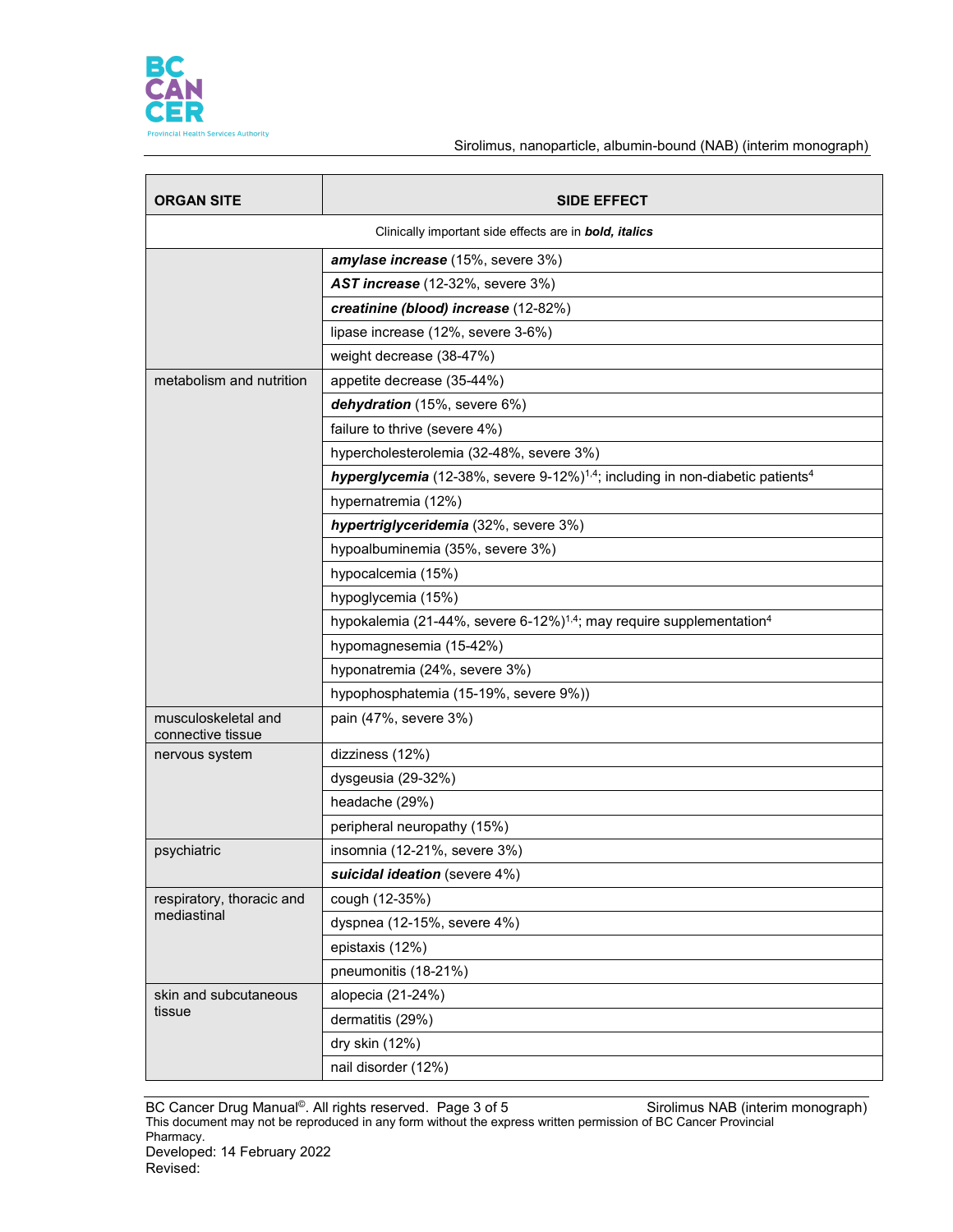

Sirolimus, nanoparticle, albumin-bound (NAB) (interim monograph)

| <b>ORGAN SITE</b>                                             | <b>SIDE EFFECT</b>               |  |  |  |  |
|---------------------------------------------------------------|----------------------------------|--|--|--|--|
| Clinically important side effects are in <b>bold, italics</b> |                                  |  |  |  |  |
|                                                               | pruritus (18%)                   |  |  |  |  |
|                                                               | rash (23-68%)                    |  |  |  |  |
| vascular                                                      | hemorrhage (24%, severe 3%)      |  |  |  |  |
|                                                               | hypertension (18-29%, severe 3%) |  |  |  |  |

Adapted from standard reference<sup>1,4</sup> unless specified otherwise.

### **INTERACTIONS:**

Sirolimus is a known substrate for both CYP3A4 and p-glycoprotein. It is expected that inhibitors of these metabolic pathways will increase sirolimus concentrations and inducers of these metabolic pathways will decrease sirolimus concentrations. Moderate or weak inhibitors of CYP 3A4 may be used concomitantly with sirolimus NAB if the sirolimus NAB dose is reduced to 56 mg/m<sup>2</sup>. Avoid concomitant use of either strong inhibitors or inducers of CYP3A4 and p-glycoprotein with sirolimus NAB. 1,4

## **SUPPLY AND STORAGE:**

*Injection*: Aadi Bioscience Inc. supplies sirolimus NAB as 100 mg single use (preservative free) vials of lyophilized powder. Each vial contains ~800-900 mg of human albumin as a stabilizer. Refrigerate. Protect from light.<sup>7,8</sup>

*For basic information on the current brand used at BC Cancer, see [Chemotherapy Preparation and Stability](http://www.bccancer.bc.ca/HPI/DrugDatabase/Appendices/default.htm#chemochart)  [Chart](http://www.bccancer.bc.ca/HPI/DrugDatabase/Appendices/default.htm#chemochart) in Appendix.*

### **SOLUTION PREPARATION AND COMPATIBILITY:**

*For basic information on the current brand used at BC Cancer, see [Chemotherapy Preparation and Stability](http://www.bccancer.bc.ca/HPI/DrugDatabase/Appendices/default.htm#chemochart)  [Chart](http://www.bccancer.bc.ca/HPI/DrugDatabase/Appendices/default.htm#chemochart) in Appendix.*

#### *Additional information:*

- $\bullet$  Filter needles are not required for preparation.<sup>7,8</sup>
- Medical devices containing silicone oil as a lubricant may cause the formation of proteinaceous strands in the reconstituted suspension. To avoid administration of these strands, administer sirolimus NAB using an infusion set incorporating a 15 micron (or larger) filter.<sup>7,8</sup>
- In-line filters with a pore size **less** than 15 microns must NOT be used. 7,8

*Compatibility:* consult detailed reference

## **PARENTERAL ADMINISTRATION:**

|                                      | BC Cancer administration guideline noted in <b>bold</b> , <i>italics</i> |  |
|--------------------------------------|--------------------------------------------------------------------------|--|
| Subcutaneous                         | no information found                                                     |  |
| Intramuscular                        | no information found                                                     |  |
| Direct intravenous                   | no information found                                                     |  |
| Intermittent infusion <sup>7,8</sup> | over 30 min; administer with tubing incorporating a 15<br>micron filter  |  |
| Continuous infusion                  | no information found                                                     |  |

BC Cancer Drug Manual<sup>©</sup>. All rights reserved. Page 4 of 5 Sirolimus NAB (interim monograph) This document may not be reproduced in any form without the express written permission of BC Cancer Provincial Pharmacy. Developed: 14 February 2022 Revised: